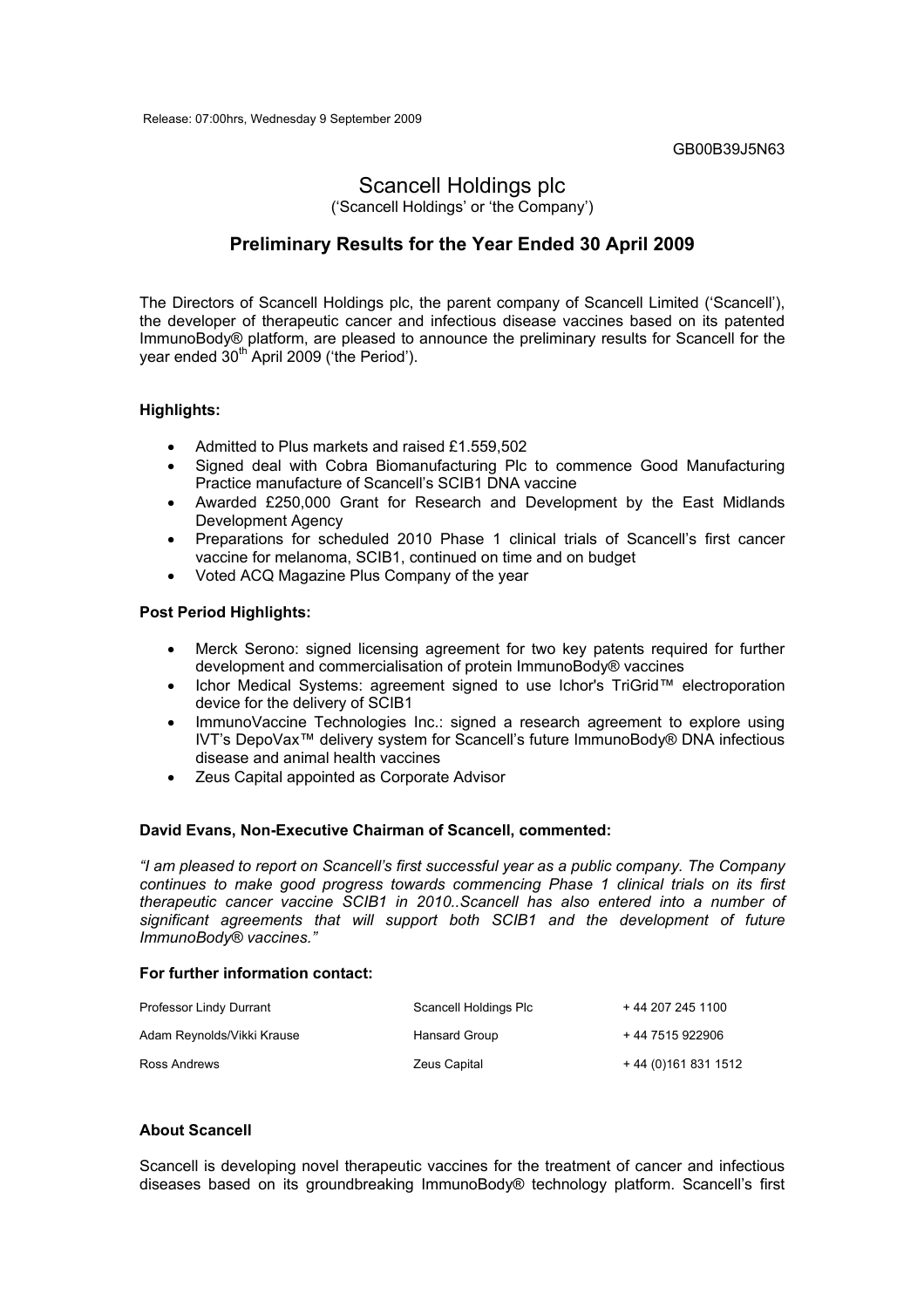cancer vaccine SCIB1 is being developed for the treatment of melanoma and will enter clinical trials in early 2010.

Treating cancer by vaccination allows small non-toxic doses of a vaccine to be administered to a patient, stimulating an immune response. Effective cancer vaccines need to target dendritic cells to stimulate both parts of the cellular immune system; the helper cell system where inflammation is stimulated at the tumour site; and the cytotoxic T-lymphocyte or CTL response where immune system cells are primed to recognise and kill specific cells.

A limitation of many cancer vaccines currently in development is that they cannot specifically target dendritic cells in vivo. Several groups have demonstrated successful vaccination by growing dendritic cells ex vivo, pulsing them with tumour antigens and re-infusing them. However, this procedure is patient specific, time consuming and expensive. Scancell has developed its breakthrough patent protected ImmunoBody® technology to overcome these limitations.

An ImmunoBody® is a DNA vaccine encoding a human antibody or fusion protein engineered to express helper cell and CTL epitopes from tumour antigens over-expressed by cancer cells. Antibodies are ideal vectors for carrying T cell epitopes from tumour antigens as they can effectively target dendritic cells via their Fc receptors, allowing efficient stimulation of high avidity and high frequency helper and CTL responses.

The ImmunoBody® technology can be adapted to provide the basis for treating any tumour type and may also be of potential utility in the development of vaccines against hepatitis, HIV and other chronic infectious diseases.

#### **Chief Executive Officer's Statement:**

#### *Overview*

During the Period the Company continued to make good progress towards its goal of commencing Phase 1 clinical trials of its first therapeutic cancer vaccine for melanoma, SCIB1, in the UK during H1 2010. It remains on target to submit an application for Clinical Trial Authorisation ('CTA') of SCIB1 later this year or early next year. In addition, Scancell has signed agreements with Ichor Medical Systems and MerckSerono to further support the commercialisation of SCIB1 and the ImmunoBody® platform as a whole.

#### *Financials*

The Financial Statements have been prepared utilising merger accounting rules as set out in Financial Reporting Standard 6.

#### *Profit and Loss Account*

The Company made an overall operating loss of £902,226 (2008:£509,688) reflecting the increased expenditure on the ImmunoBody® platform and in accordance with management plans. These costs were partially offset by the proportion of the grant received from the East Midlands Development Agency towards the cost of progressing SCIB1 through GMP production and collating data for the application for CTA to commence Phase 1 clinical trials.

Interest receivable amounted to £57,282 (2008:£60,649) resulting in a net loss before taxation of £844,944 (2008:£449,039).

The taxation credit of £184, 913 (2008:£43,372) reflected the higher amounts spent on Research and Development. The Loss after Taxation amounted to £660,031 (2008: £405,307).

*Balance sheet*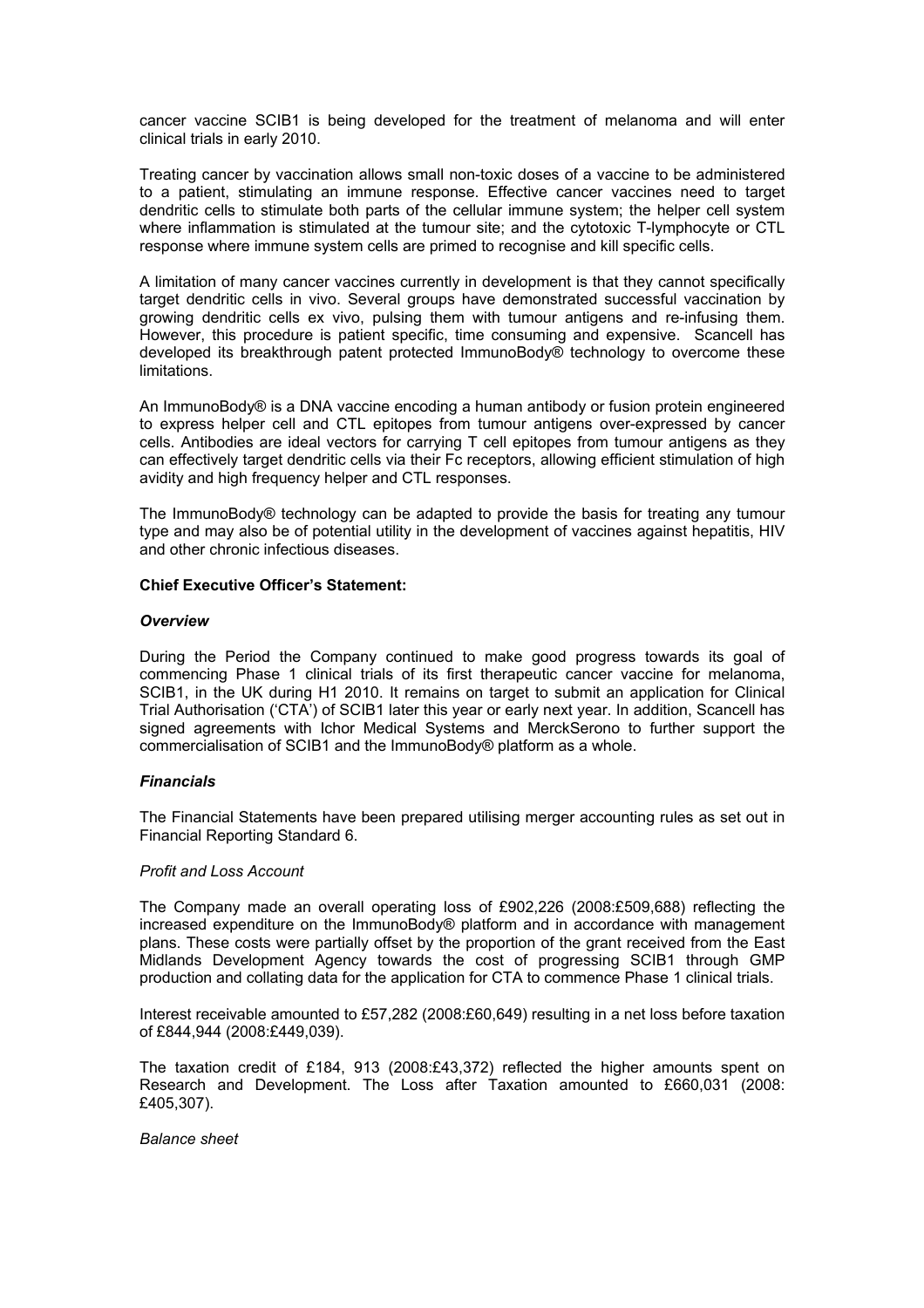The Company has a simple Balance Sheet with the largest asset recognised being its cash balances which at 30 April 2009 stood at £1,519,070 (2008:£997,747). The net increase in cash reflects inter alia the offset of the proceeds of the issue of 22 September last year (£1,559,502) and the losses incurred during the year.

#### **Investor Relations**

Whilst raising monies on PLUS last year in the teeth of the financial crisis enveloping London was a significant achievement in its own right we have inevitably suffered subsequently with the share-price halving from its IPO price at one stage over the past year. This in part is a function of liquidity and partly because up until now we have kept our head down and sought to deliver against our plans. We are now at a stage where we feel we can more actively engage with the wider body public and we have engaged in a more pro-active campaign to get across the fundamental underlying strength of our science. To that end in particular we have organised a seminar on 10 September to communicate our story and to which all shareholders are welcome.

Our aim is to continue to communicate the positive message we have in a way that we believe will more fairly reflect the underlying value of the Company.

#### *ImmunoBody® Platform progress*

The Company is pleased to report that during the Period Scancell continued to advance and develop its core technology, the ImmunoBody® Platform. Scancell's lead ImmunoBody® product, SCIB1, is a melanoma vaccine that has repeatedly shown good anti-tumour effects in animal studies.

Scancell's patent-protected ImmunoBody® vaccines overcome the current limitations of most cancer vaccines by generating the high-avidity T-cells that kill cancer cells. The Immunobody® platform technology can be adapted to provide the basis for treating any tumour type. It may also be utilised in the development of vaccines against chronic infectious diseases including hepatitis and HIV.

Post the year-end, Scancell secured a licensing agreement with Merck Serono, for two key patents required for the further development and commercialisation of protein ImmunoBody® vaccines. Under the agreement, Scancell has non-exclusive worldwide rights to use the two patents to further develop and commercialise ImmunoBody® vaccines in all therapeutic areas in both humans and animals. Scancell has also granted Merck Serono an option to negotiate an exclusive license under Scancell's ImmunoBody® platform technology for up to five Merck Serono targets.

In addition, Scancell signed a research agreement with Canadian vaccine development company ImmunoVaccine Technologies Inc. ('IVT'), to explore using IVT's DepoVax™ delivery system for Scancell's novel ImmunoBody® DNA vaccines. DepoVax™ has the potential to be a more practical delivery method for Scancell's future ImmunoBody® DNA infectious disease and animal health vaccines for which alternative delivery methods such as electroporation may be less suitable.

#### *SCIB1 progress:*

SCIB1 remains on track to enter Phase 1 clinical trials in H1 2010. The Company secured a deal with Cobra Biomanufacturing Plc ('Cobra') for the manufacture of its SCIB1 vaccine in January 2009, enabling Scancell to meet its target, as stated in the October 2008 Interim Results, of commencing Good Manufacturing Practice ('GMP') in Q1 2009. Cobra's biopharmaceutical manufacturing is compliant with cGMP standards worldwide.

Since the year-end, Scancell signed an agreement with Ichor Medical Systems ('Ichor') to use Ichor's TriGrid™ electroporation device for the delivery of SCIB1 during Scancell's forthcoming pre-clinical and clinical studies of SCIB1. *In vivo* electroporation is widely regarded as an effective method of enhancing the potency of DNA vaccines by up to 100 –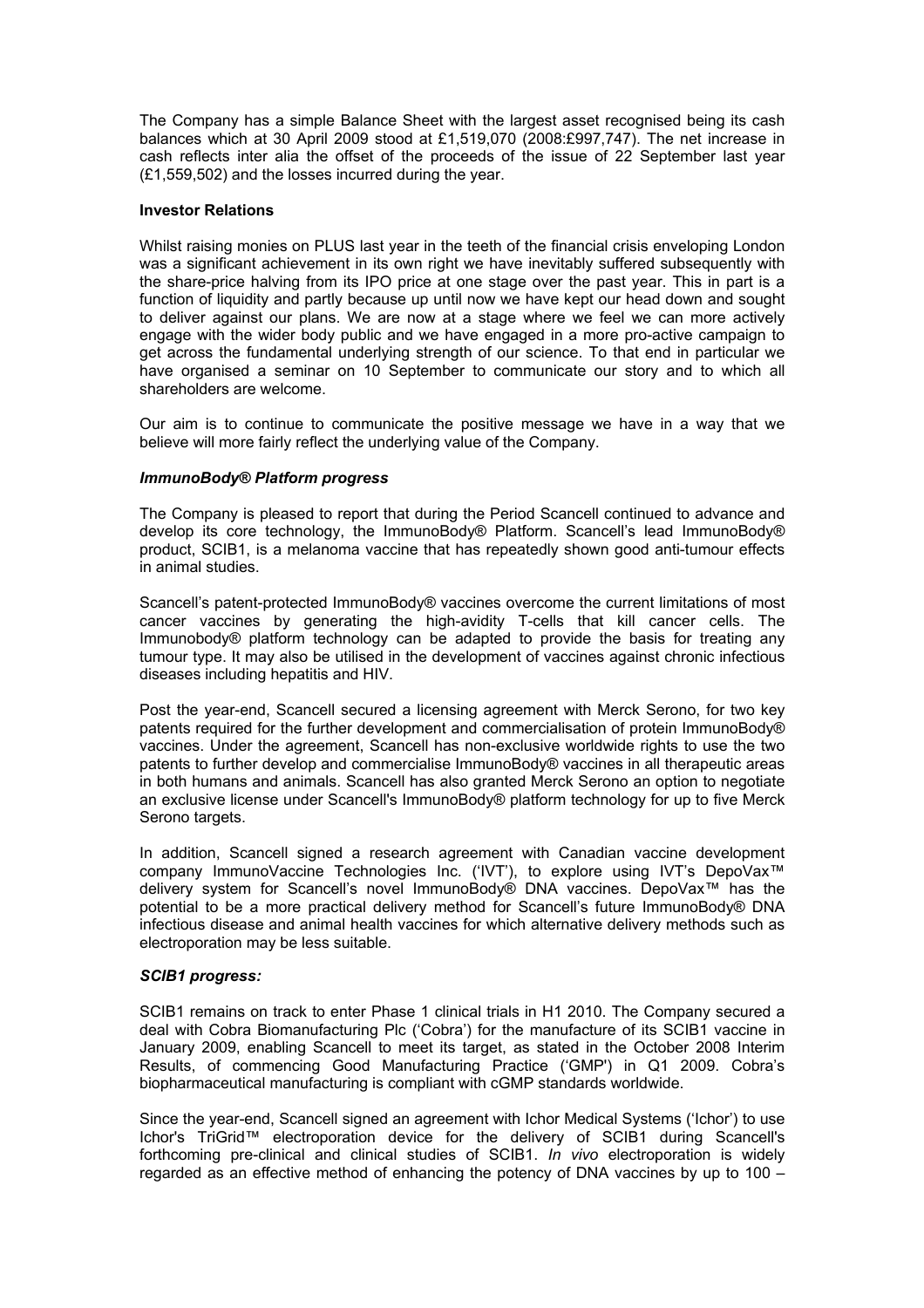fold compared to conventional methods of delivery. Scancell is confident that TriGrid™ will provide the most effective delivery system for its SCIB1 melanoma vaccine as it enters clinical trials.

Scancell also has the option to license TriGrid™ for commercial use on payment of certain undisclosed milestones and royalties.

#### *SCIB2:*

Scancell's second ImmunoBody®, SCIB2, is an anti-angiogenic vaccine that is expected to have utility in the treatment of any solid tumour, either as monotherapy or in combination with tumour specific vaccines such as SCIB1. Scancell has produced and tested a range of potential candidates from which a second ImmunoBody® vaccine, SCIB2, will be selected and tested to the animal proof of principle stage.

#### **Arana Therapeutics**

Under an agreement dated 1 December 2006 Scancell Limited sold its pre-clinical pipeline of cell killing monoclonal antibodies to Peptech UK Limited now part of Arana Therapeutics plc which itself has been acquired by Cephalon post 30 April 2009. Potentially there is a further payment due of £2,850,000 dependent upon achievement by December 2011 of a key milestone. The outcome of this milestone is uncertain but we continue to monitor the progress of the lead candidate through regular updates from Arana.

#### **Outlook**

Scancell has successfully completed its first year as a listed company. It remains on course to start clinical trials with SCIB1, its first cancer vaccine, for melanoma, in 2010 and has developed key relationships with prominent and influential businesses in the industry. It is immensely pleasing that the ambitious goals set out by the Company in September 2008, both for the development of SCIB1 and the ImmunoBody® Platform, have, and continue to be completed on time and on budget. The Company will continue to develop and deepen its existing alliances in addition to forging new relationships to further develop and strengthen its position as a key player in the cancer vaccine field.

To be able to execute the above in timely fashion the Company will need to raise additional monies which we estimate to be no less than £1.5m The Company has kept tight control over its cash and at 31 August 2009 the cash balances amounted to £1.4 million. I have no doubts about our ability to manage our cash resources in a manner that does not jeopardise existing Shareholder Value and we will seek to raise additional monies at a time of our choosing.

I remain very confident that our approach of developing high-avidity T-Cells marks us out as a world-leader in the field and that we will succeed in creating significant strategic value for all Shareholders.

The directors of the Issuer accept responsibility for this announcement.

David Evans Chairman Scancell Holdings plc 8 September 2009

### **Consolidated Profit and Loss Account For the Year ended 30.04.09**

| Year ended | <b>Year ended</b> |  |
|------------|-------------------|--|
| 30.04.2008 | 30.04.2009        |  |
|            |                   |  |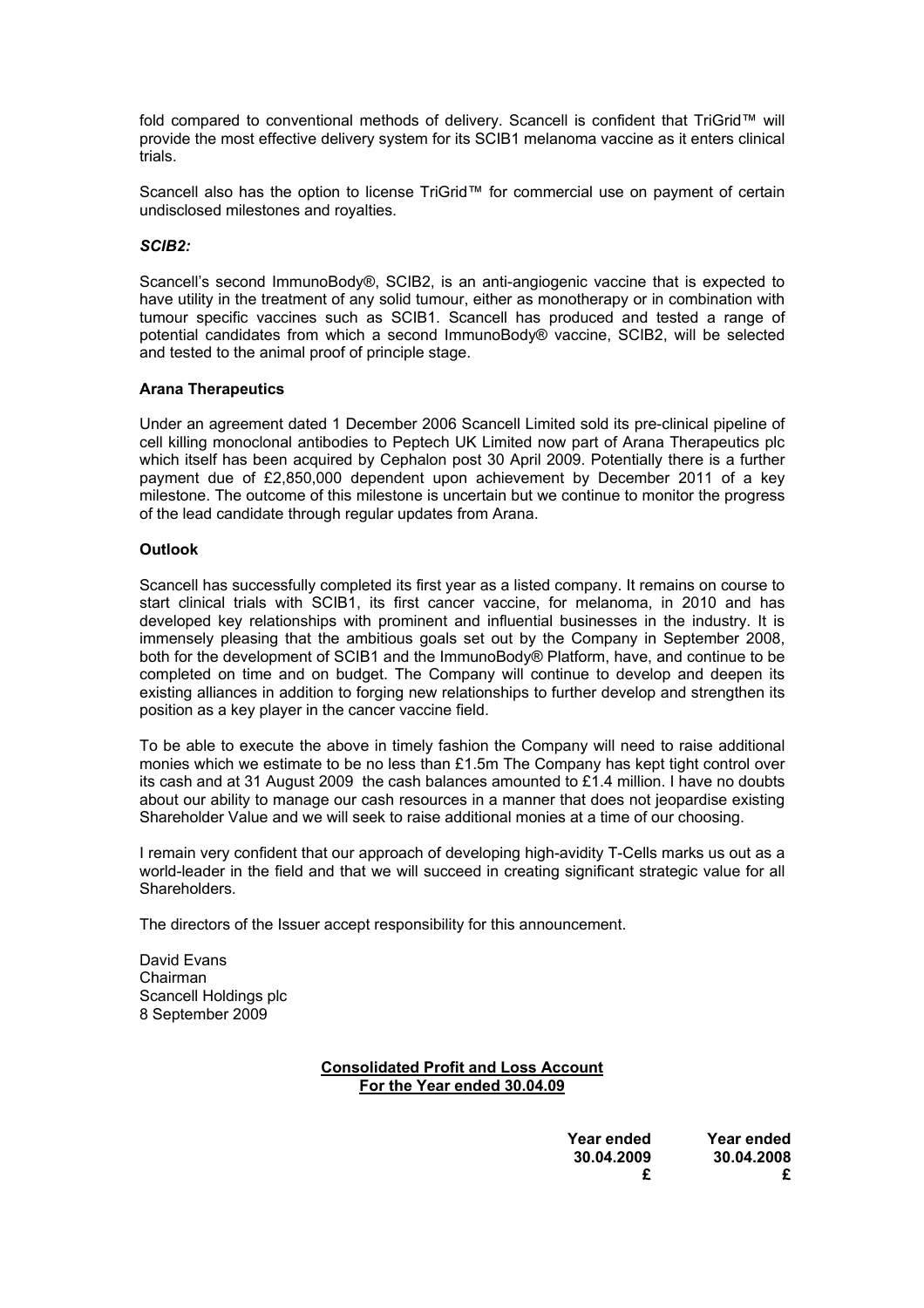| <b>TURNOVER</b><br>Cost of sales                                                    |   | 713,278              | 231<br>241,262        |
|-------------------------------------------------------------------------------------|---|----------------------|-----------------------|
| <b>GROSS LOSS</b><br>Administrative expenses                                        |   | (713,278)<br>401,579 | (241, 031)<br>268,657 |
| Other operating income                                                              |   | 212,631              |                       |
| <b>OPERATING LOSS</b><br>Interest receivable and similar income                     |   | (902,226)<br>57,282  | (509,688)<br>60,649   |
| <b>LOSS ON ORDINARY ACTIVITIES</b><br><b>BEFORE TAXATION</b>                        |   | (844,944)            | (449,039)             |
| Tax on (loss)/profit on ordinary<br>activities                                      |   | (184, 913)           | (43, 732)             |
| <b>LOSS FOR THE FINANCIAL YEAR</b><br><b>ENDED AFTER TAXATION</b>                   |   | (660, 031)           | (405, 307)            |
| Basic earnings per share (pence) for<br>loss attributable to equity<br>shareholders | 1 | (7.17)               | (5.60)                |

#### **Consolidated Balance Sheet 30.04.09**

|                                     | 30.04.2009<br>£  | 30.04.2008<br>£ |
|-------------------------------------|------------------|-----------------|
| <b>FIXED ASSETS</b>                 |                  |                 |
| Tangible assets                     | 82,265           | 86,652          |
| Investments                         |                  |                 |
| <b>CURRENT ASSETS</b>               |                  |                 |
| Debtors                             | 404,590          | 51,145          |
| Cash in bank and in hand            | <u>1,519,070</u> | 997,747         |
|                                     | 1,923,660        | 1,048,892       |
| <b>CREDITORS</b>                    |                  |                 |
| Amounts falling due within one year |                  |                 |
|                                     | <u>166,731</u>   | 88,351          |
| <b>NET CURRENT ASSETS</b>           | 1,756,929        | 960,541         |
| <b>TOTAL ASSETS LESS CURRENT</b>    |                  |                 |
| <b>LIABILITIES</b>                  | 1,839,194        | 1,047,193       |
| <b>CAPITAL AND RESERVES</b>         |                  |                 |
| Called up share capital             | 102,756          | 76,030          |
| Share premium                       | 1,425,306        |                 |
| Merger reserve                      | 5,043,428        | 5,043,428       |
| Profit and los account              | (4,732,296)      | (4,072,265)     |
|                                     | <u>1,839,194</u> | 1,047,193       |

**Consolidated Cash Flow Statement for the Year Ended 30.04.09**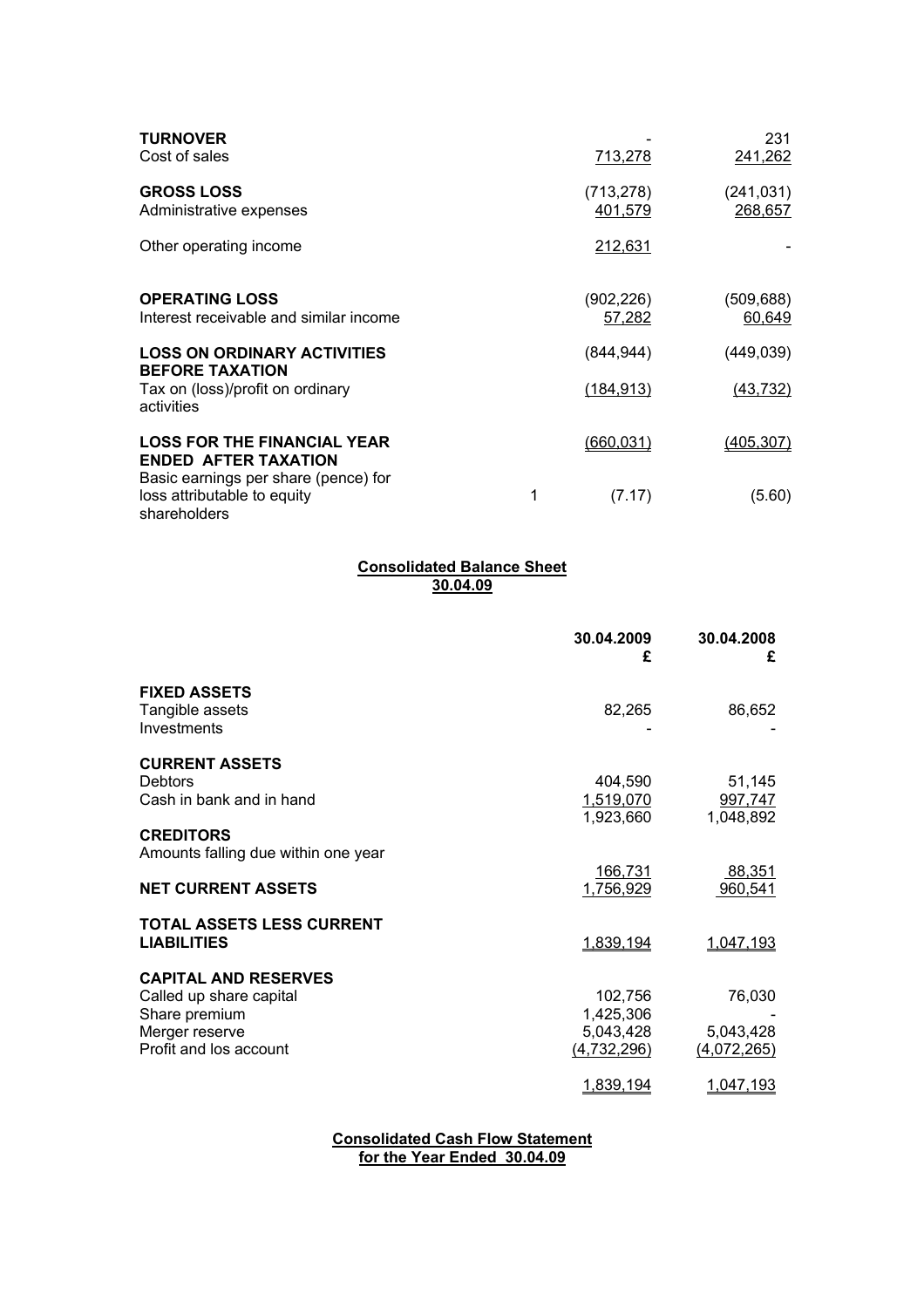|                                                               | <b>Year Ended</b><br>30.04.2009 | <b>Year Ended</b><br>30.04.2008 |
|---------------------------------------------------------------|---------------------------------|---------------------------------|
|                                                               | £                               | £                               |
| Net cash outflow from operating<br>activities                 | (1,216,070)                     | (439, 442)                      |
| <b>Returns on investments and</b><br>servicing of finance     | 57,282                          | 60,649                          |
| <b>Taxation</b>                                               | 38,962                          | (148, 727)                      |
| <b>Capital Expenditure</b>                                    | (23, 383)                       | (516)                           |
|                                                               | (1, 143, 209)                   | (528,036)                       |
| <b>Financing</b>                                              | 1,664,532                       | 20,845                          |
| Increase in cash in the Year Ended                            | 521,323                         | (507, 191)                      |
| Reconcilliation of net cash flow to<br>movements in net funds |                                 |                                 |
| Increase in cash in the Year Ended                            | 521,323                         | (507, 191)                      |
| Change in net funds resulting from<br>cash flows              | 521,323                         | (507, 191)                      |
| Movement in net funds in the Year<br><b>Ended</b>             | 521,323                         | (507, 191)                      |
| Net funds at 1 May                                            | 997,747                         | 1,504,938                       |
| Net funds at 1 May                                            | 1,519,070                       | 997,747                         |

### **NOTES TO THE FINANCIAL STATEMENTS**

For the 12 months ended 30 April 2009

#### **1. BASIC EARNINGS PER SHARE**

Basic earnings per share is calculated by dividing the net loss for the year attributable to ordinary equity holders by the weighted average number of ordinary shares outstanding during the year.

Earnings per share have been calculated in the net basis on the loss on ordinary activities after taxation of £660,031 (2008 £405,037) using the weighted average number of ordinary shares in issue of 9,203,513 (2008 7,237,884 as adjusted).

## **2. CONTINUING OPERATIONS**

None of the company's activities were acquired or discontinued during the current year or previous year.

#### **3. TOTAL RECOGNISED GAINS AND LOSSES**

The company has no recognised gains and losses other than the losses for the current Year Ended or the previous year.

#### **4. MERGER INFORMATION**